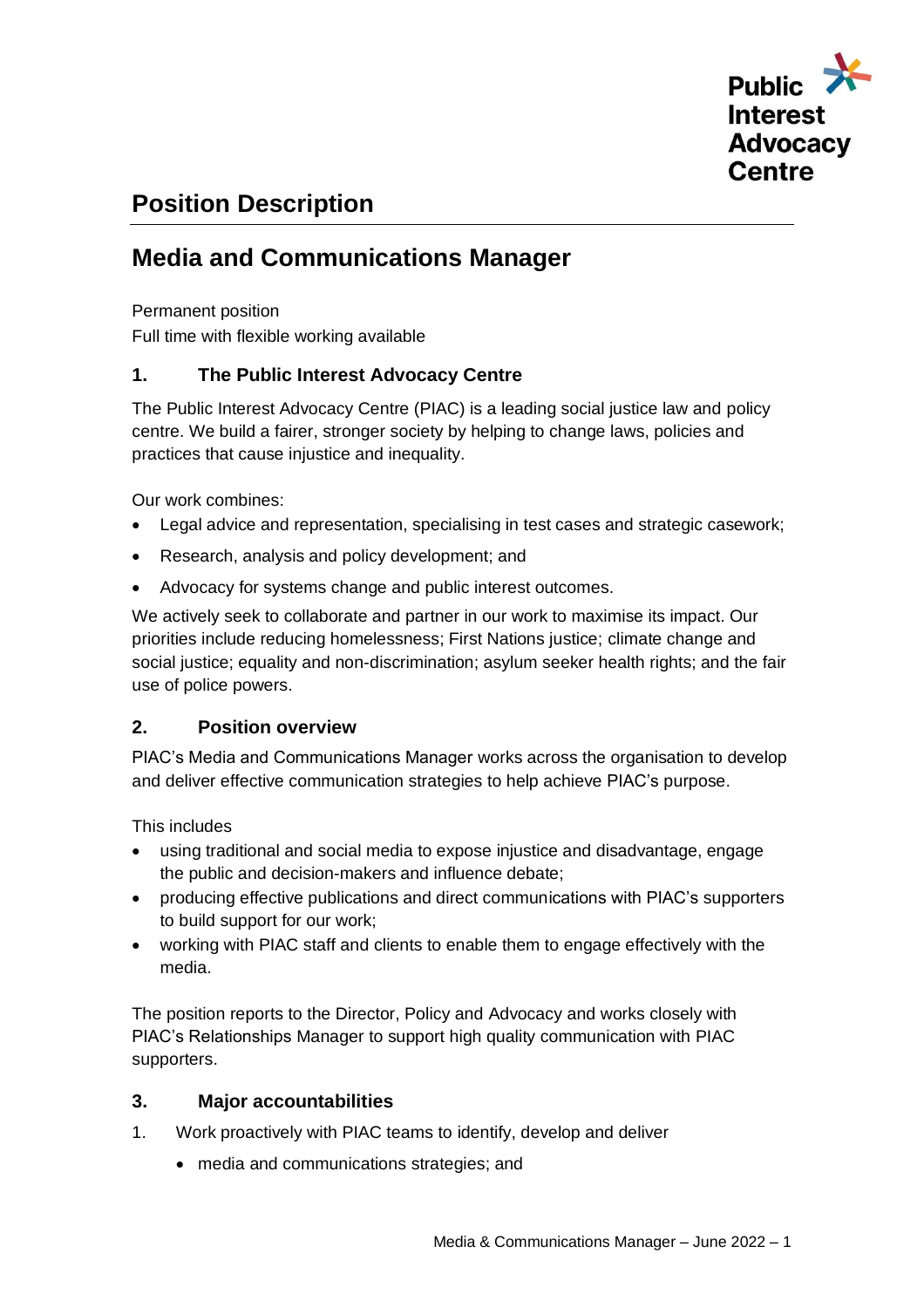• opportunities for impactful communications across multiple platforms

to advance PIAC's purpose and achieve impact.

- 2. Respond to media enquiries and develop relationships with relevant media agencies and journalists to initiate and secure opportunities to promote PIAC's work and build the organisation's reputation as a reliable source of comment.
- 3. Support PIAC staff and clients to engage effectively with the media.
- 4. Design and execute impactful social media strategies with high quality content for PIAC's social media accounts such as Twitter, LinkedIn and Facebook.
- 5. Manage PIAC's website and produce high quality content to profile and promote our work.
- 6. Produce PIAC's electronic Bulletin and other direct communications to engage PIAC's community with our work.
- 7. Produce and/or contribute to other PIAC communications, including the annual report, fundraising appeals, videos and brochures to profile our work.
- 8. Contribute to the successful implementation of PIAC's Reconciliation Action Plan.

## **4. Knowledge, skills and experience**

### **Essential**

- 1. Experience in working with media, existing networks across media and the ability to identify and develop media opportunities.
- 2. Exceptional writing skills and experience producing compelling content across diverse media platforms.
- 3. Experience devising, implementing, managing and evaluating media and communications strategies.
- 4. Well-developed interpersonal skills and the capacity to develop formal and informal relationships and networks.
- 5. Project management skills, including the ability to produce high-quality work to deadline.
- 6. Demonstrated capacity to work with a team to produce quality results.
- 7. Demonstrated understanding of the issues facing people experiencing social and economic disadvantage.

#### **Desirable**

- 8. Experience delivering multi-platform content, particularly in an advocacy or campaign context.
- 9. Tertiary qualifications in media or communications.
- 10. Experience in the community sector.

#### **5. Conditions**

Annual salary range: \$106,108 – \$110,538 (Level 7 on PIAC's salary scale) plus leave loading and superannuation. PIAC is a Public Benevolent Institution and is currently able to offer salary packaging subject to PIAC's Salary Sacrifice Policy.